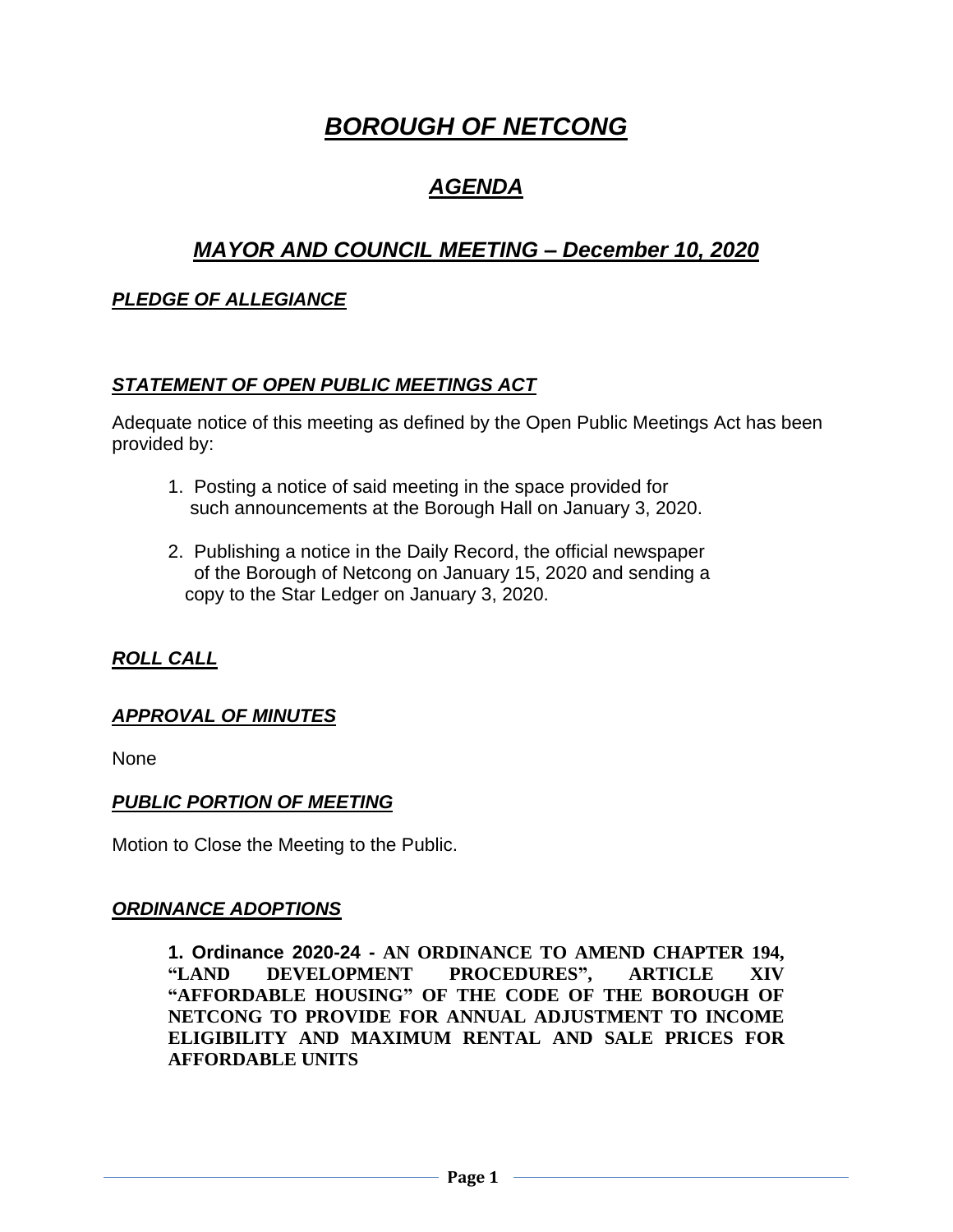Motion to Read Ordinance 2020-24 by Title Only on Second Reading and a Hearing Held Thereon

Motion to Close Public Hearing.

Motion to Adopt Ordinance #2020-24

#### **2. Ordinance 2020-25- AN ORDINANCE TO AMEND CHAPTER 268 "VEHICLES AND TRAFFIC," ARTICLE II "PROHIBITED AND TIME LIMIT PARKING," OF THE CODE OF THE BOROUGH OF NETCONG TO ADD SECTION 4.1 "FIRE LANES".**

Motion to Read Ordinance 2020-25 by Title Only on Second Reading and a Hearing Held Thereon

Motion to Close Public Hearing.

Motion to Adopt Ordinance #2020-25

#### **3. Ordinance 2020-27- AN ORDINANCE ADOPTING AN AMENDED REDEVELOPMENT PLAN FOR BLOCK 28, LOTS 15, 16, 17, 18, 19, 20 & 21 IN THE BOROUGH OF NETCONG**

Motion to Read Ordinance 2020-27 by Title Only on Second Reading and a Hearing Held Thereon

Motion to Close Public Hearing.

Motion to Adopt Ordinance #2020-27

#### *CORRESPONDENCE*

None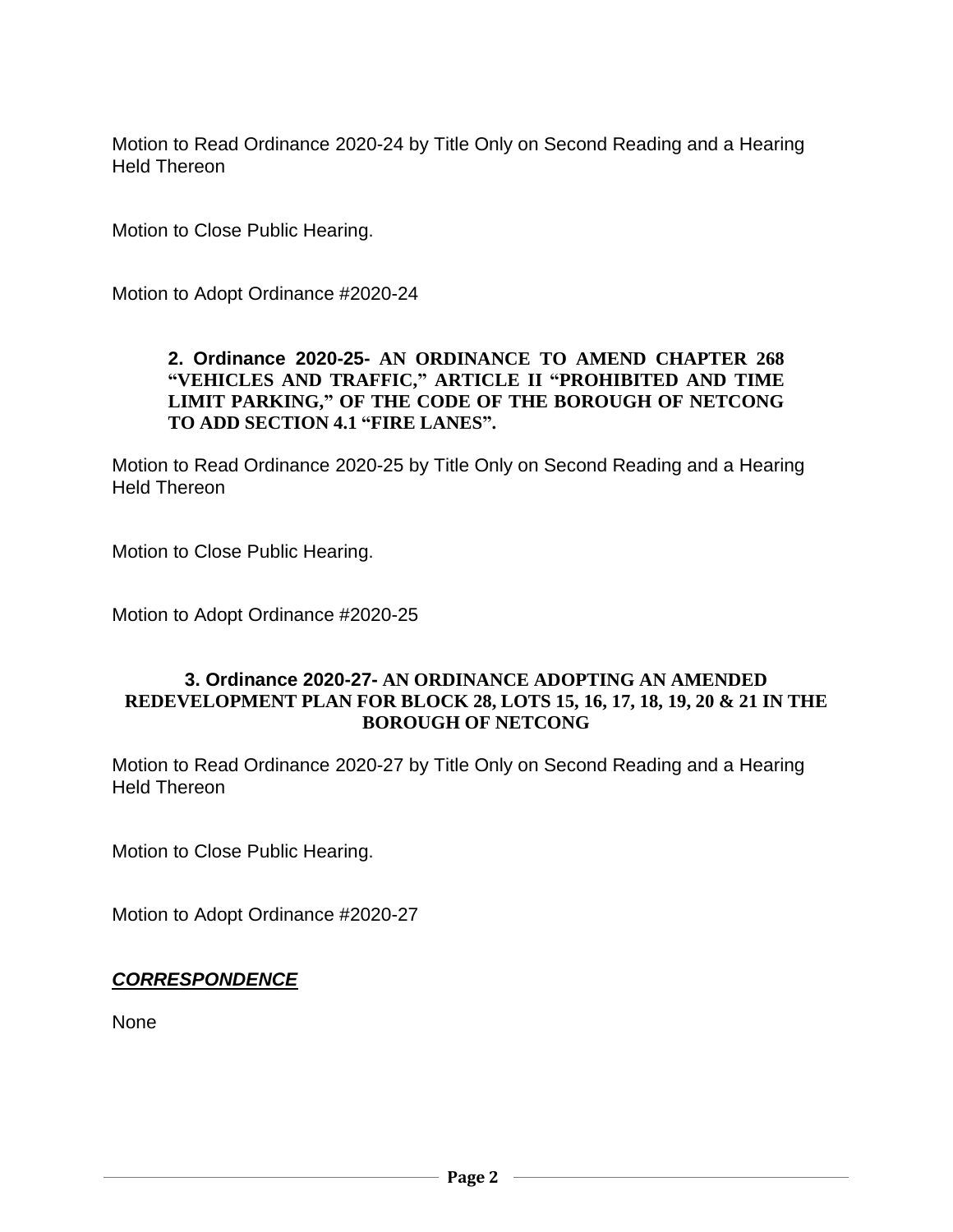## *BOROUGH ADMINISTRATOR REPORT*

Motion to Approve Banking RFP to Valley National Bank

#### *COMMITTEE REPORTS*

| Finance & Insurance:                                                                     | E. Still     | J. Sylvester |
|------------------------------------------------------------------------------------------|--------------|--------------|
| Economic Development:                                                                    | R. Hathaway  | E. Still     |
| <b>Public Safety:</b><br>(Police, Fire, Rescue)                                          | J. Sylvester | E. Koster    |
| Dept. of Public<br>Works & Utilities:                                                    | E. Koster    | R. Hathaway  |
| Recreation:                                                                              | J. Albensi   | T. Laureys   |
| <b>Public Services:</b><br>(Human Services<br>Recycling & Solid<br><b>Waste Disposal</b> | T. Laureys   | J. Albensi   |

#### *OLD BUSINESS*

1. Shop Rite Parking

#### *NEW BUSINESS*

None

*PRIVILEGE OF THE FLOOR TO THE COUNCIL*

### *MAYOR'S COMMENTS*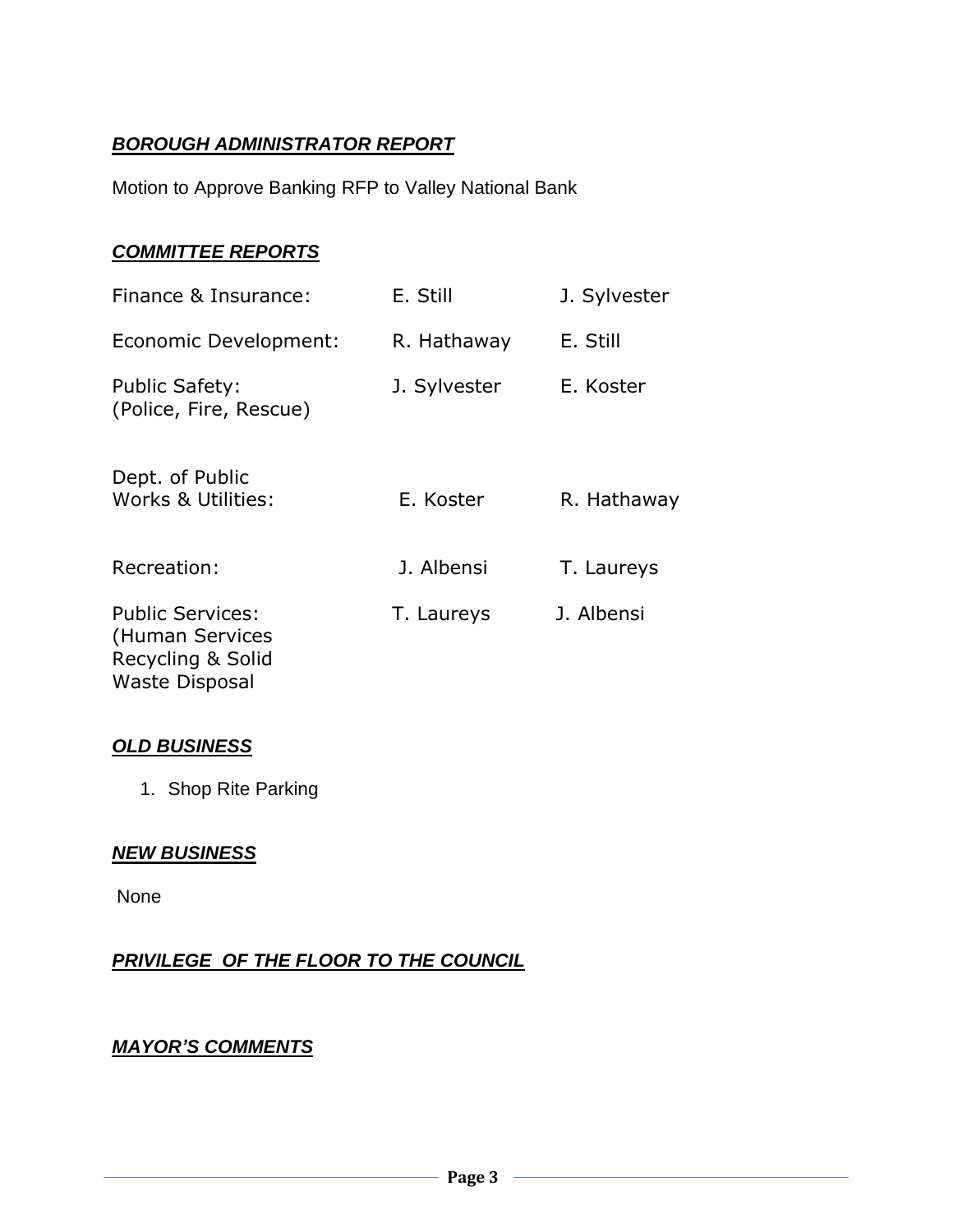#### *RESOLUTIONS*

**1. Resolution 2020-116-** Approving a Redevelopment Agreement Between the Borough of Netcong and Netcong 201 Urban Renewal, LLC for Block 28, Lots 15.,16,17,18,19,20 & 21 in the Borough of Netcong.

- **2. Resolution 2020-117-** Authorizing the Submission of an Application to the Morris County Community Development Block Grant Program.
- **3. Resolution 2020-118-** NJ Law Against Discrimination.
- **4. Resolution 2020-119-** Transfer Resolution for Current Fund.
- **5. Resolution 2020-120-** To Redeem Tax Sale Certificate 20-00001
- **6. Resolution 2020-121-** To Redeem Tax Sale Certificate 20-00002
- **7. Resolution 2020-122-** Authorizing the Execution of an Agreement with Roxbury Animal Hospital for the Care of Cats and Dogs for the CY 2021.
- **8. Resolution 2020-123-** To Redeem Tax Sale Certificate 18000006
- **9. Resolution 2020-124-** Authorizing the Execution of an Amendment to the Redevelopment Agreement with Crown Walk Urban Renewal, LLC.

 **10. Resolution 2020-125-** Authorizing the Award of a Contract to Install Asphalt Pad Walk Way at Arbolino Park and to Install ADA Curb Cut Ramps on Koclas Drive.